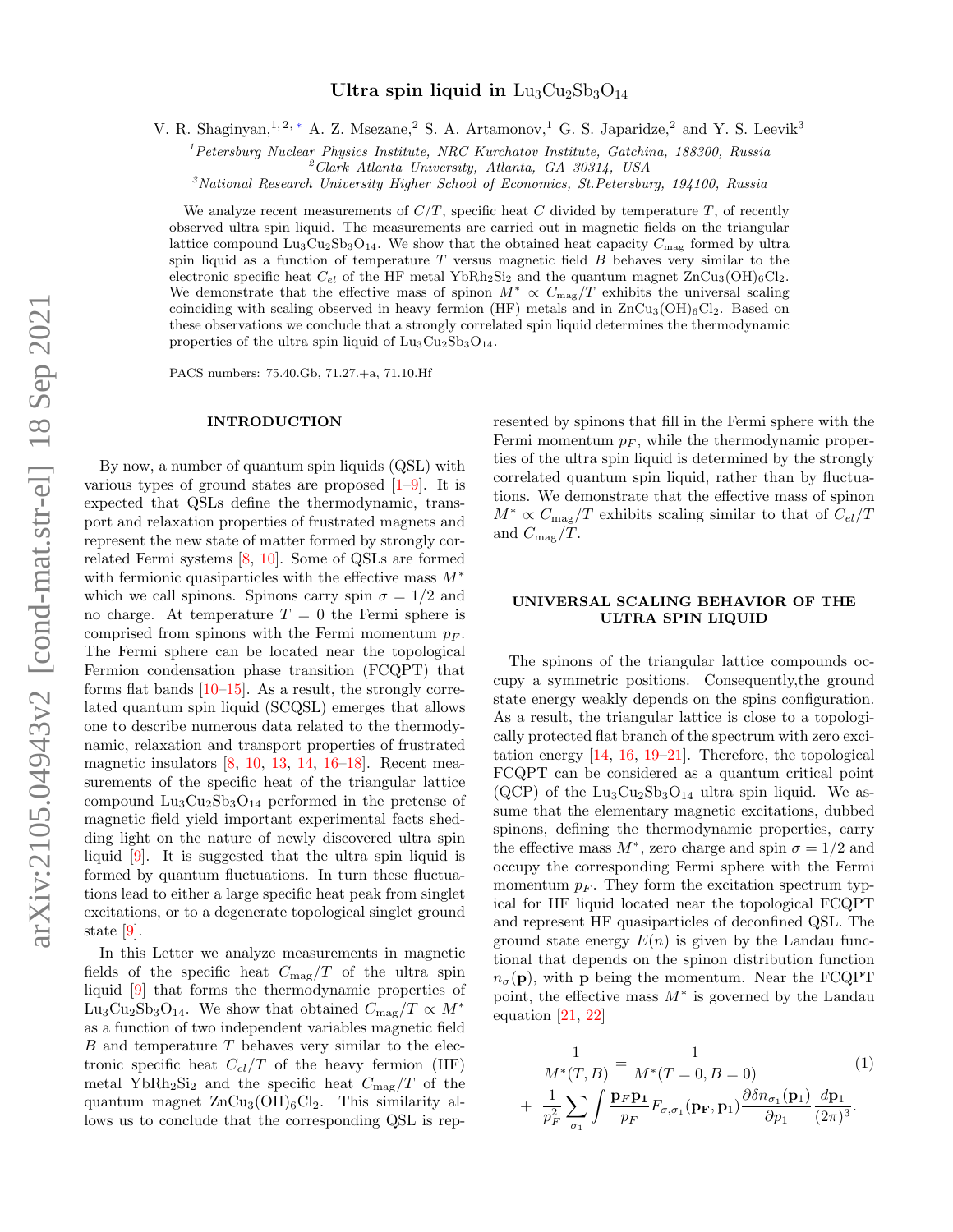Note that both functional  $E(n)$  and Eq. [\(1\)](#page-0-0) are exact [\[10,](#page-5-1) [23\]](#page-5-10). This fact makes firm ground to construct the theory of HF compounds [\[10,](#page-5-1) [14,](#page-5-4) [21\]](#page-5-8). Considering that, due to the geometric frustration, QSL in  $\text{Lu}_3\text{Cu}_2\text{Sb}_3\text{O}_{14}$  [\[9\]](#page-5-0) is located near the topological FC-QPT, we use the theory of HF compounds to describe SCQSL of  $Lu_3Cu_2Sb_3O_{14}$ . This theory allows quantitative analysis of the thermodynamic, relaxation and transport properties of both HF compounds containing QSL and HF metals [\[8,](#page-4-2) [10,](#page-5-1) [13,](#page-5-3) [14,](#page-5-4) [16,](#page-5-5) [21\]](#page-5-8). As we shall see, the thermodynamic properties of QSL in question coincide with those of SCQSL in the frustrated magnet  $ZnCu_3(OH)_6Cl_2$  and HF electrons in the HF metal  $YbRh<sub>2</sub>Si<sub>2</sub>$ .

In Eq. [\(1\)](#page-0-0) we rewrite the spinon distribution function as  $\delta n_{\sigma}({\bf p}) \equiv n_{\sigma}({\bf p}, T, B) - n_{\sigma}({\bf p}, T = 0, B = 0)$ . The Landau interaction drives the system to the FCQPT point, where the Fermi surface alters topology of the system so that the effective mass acquires strong temperature and the field dependence  $[10, 21, 24, 25]$  $[10, 21, 24, 25]$  $[10, 21, 24, 25]$  $[10, 21, 24, 25]$  $[10, 21, 24, 25]$  $[10, 21, 24, 25]$  $[10, 21, 24, 25]$ , as seen from the inset of Fig. [1.](#page-1-0) Indeed, it is seen from the inset that the effective mass  $M^*(T, B) \propto C_{\text{mag}}/T$  strongly depends on both  $T$  and  $B$ . At the topological  $FCQPT$  the term



<span id="page-1-0"></span>FIG. 1: (color online). The normalized specific heat  $(C_{\text{mag}}/T)_N$  of Lu<sub>3</sub>Cu<sub>2</sub>Sb<sub>3</sub>O<sub>14</sub> as a function of the normalized temperature  $T_N$  measured in the presence of the magnetic field. The normalized specific heat  $C_{\rm mag}/T$  is extracted from the measurement of the specific heat of  $Lu_3Cu_2Sb_3O_{14}$ [\[9\]](#page-5-0) shown in the inset. The solid orange curve corresponds to our theoretical calculations based on Eq. [\(1\)](#page-0-0). The same curve is depicted in Figs. [2](#page-1-1) and [3,](#page-2-0) demonstrating the universal scaling behavior of the thermodynamic properties of the ultra spin liquid.

 $1/M^*(T=0, B=0)$  vanishes and Eq. [\(1\)](#page-0-0) becomes homogeneous and therefore is solved analytically. At  $B = 0$ , the effective mass depends on  $T$  exhibiting the non-Fermi liquid (NFL) behavior [\[21\]](#page-5-8)

<span id="page-1-2"></span>
$$
M^*(T) \simeq a_T T^{-d}.\tag{2}
$$

Here  $d = 2/3$  or  $d = 1/2$ , and can be defined from the corresponding experimental facts [\[8,](#page-4-2) [10\]](#page-5-1). In the case of  $\text{Lu}_3\text{Cu}_2\text{Sb}_3\text{O}_{14}$  we have  $d = 2/3$ . At finite T magnetic field B drives the system to the Landau Fermi liquid (LFL) behavior with

<span id="page-1-3"></span>
$$
M^*(B) \simeq a_B B^{-d}.\tag{3}
$$

Here  $a_T$  and  $a_B$  are fitting parameters.

At finite B and T near the topological FCQPT, the solution of Eq. [\(1\)](#page-0-0)  $M^*(B,T)$  is approximated by a universal interpolating function [\[21\]](#page-5-8). The interpolation links the LFL  $(M^*(T) \propto const)$  and NFL  $(M^*(T) \propto T^{-2/3})$ regions.



<span id="page-1-1"></span>FIG. 2: (color online). The normalized specific heat  $(C_{el}/T)_N = M_N^*$  of YbRh<sub>2</sub>Si<sub>2</sub> versus normalized temperature  $T_N$  as a function of  $B$  at low (the left hand box symbols) and high (the right hand box symbols) magnetic fields, extracted from the measurement of the specific heat on the archetypical HF metal Yb $Rh_2Si_2$  [\[27,](#page-5-13) [28\]](#page-5-14). The low-field calculations are depicted by the solid dashed line tracing the scaling behavior of  $M_N^*$ . The high-field calculations (solid orange line) are performed for high magnetic fields  $B \sim 18$  T when the quasiparticle band becomes fully polarized [\[17\]](#page-5-15). At magnetic fields  $B \geq 4$  T the specific heat exhibits the same behavior as  $(C_{\text{mag}}/T) = M_N^*$  of Lu<sub>3</sub>Cu<sub>2</sub>Sb<sub>3</sub>O<sub>14</sub> shown in Fig. [1.](#page-1-0)

It is seen from the inset of Fig. [1](#page-1-0) that  $C_{\text{mag}}/T$  reaches its maximum value  $(C_{\text{max}}/T)_{\text{max}}(B)$  under the application of magnetic fields at some temperature  $T_{\text{max}}(B)$ . To reveal the scaling behavior, we introduce the dimensionless normalized specific heat  $(C_{\text{mag}}/T)_N$  as a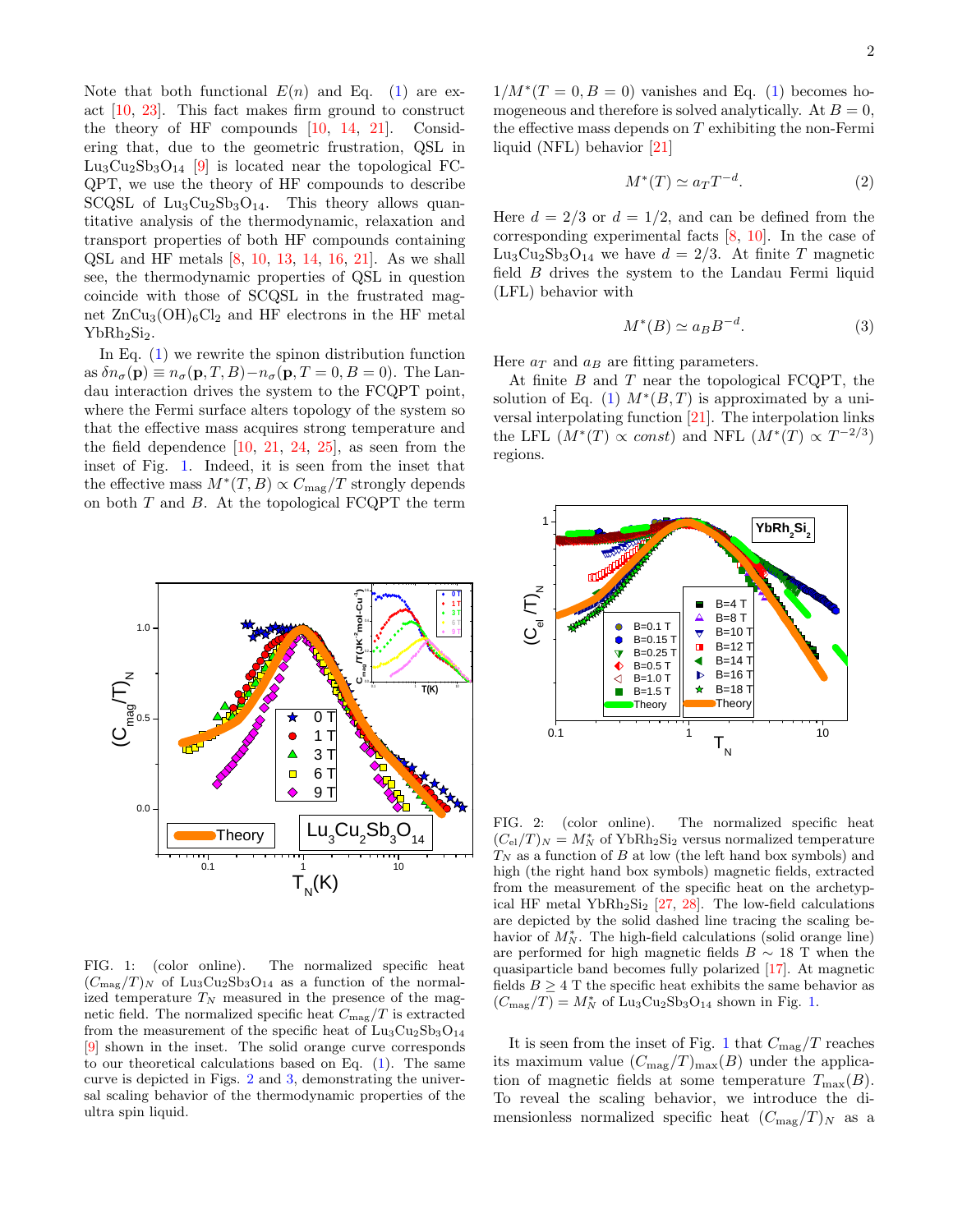function of the dimensionless normalized temperature  $T_N = T/T_{\text{max}}(B)$  [\[21\]](#page-5-8)

$$
(C_{\text{mag}}/T)_N = \frac{C_{\text{mag}}/T}{(C_{\text{mag}}/T)_{\text{max}}}.\tag{4}
$$

As seen from Fig. [1,](#page-1-0) that  $(C_{\text{mag}}/T)_N(T_N)$  as a function of  $T_N$  merges into a single curve independent of the applied magnetic field.

In the same way, to construct the interpolating equation and reveal the universal scaling behavior of the effective mass  $M^* \propto C_{\text{mag}}/T$ , we use the dimensionless normalized effective mass  $M_N^*$  and the dimensionless normalized temperature  $T_N$ , defined by dividing the effective mass  $M^*(T, B)$  by its maximal values,  $M^*_{\text{max}}(T, B)$ , and temperature T by  $T_{\text{max}}$  at which the maximum  $M_N^*$ occurs,  $T_N = T/T_{\text{max}}$  [\[21\]](#page-5-8). Magnetic field B appears in Eq. [\(1\)](#page-0-0) only in the combination  $\mu_B B/k_B T$ , thus  $k_B T_{\text{max}} \simeq \mu_B B$  where  $k_B$  is the Boltzmann constant and  $\mu_b$  is the Bohr magneton [\[21,](#page-5-8) [24\]](#page-5-11). Thus,  $T_{\text{max}} \propto B$ and  $T_N \propto T/B$ , see e.g. [\[21,](#page-5-8) [26\]](#page-5-16). The normalized effective mass  $M_N^* = M^* / M_{\text{max}}^*(T_N \propto T/B) = (C_{\text{mag}}/T)_N$ is given by the interpolating function that approximates the solution of Eq.  $(1)$  [\[21\]](#page-5-8)

<span id="page-2-1"></span>
$$
M_N^*(y) \approx c_0 \frac{1 + c_1 y^2}{1 + c_2 y^{8/3}}.\tag{5}
$$

Here  $c_0 = (1 + c_2)/(1 + c_1)$ ,  $c_1$  and  $c_2$  are fitting parameters, and  $y = T/T_{\text{max}} \propto T/B$ . It is seen from Eq. [\(5\)](#page-2-1) that under the application of magnetic field  $M^*$  becomes finite and at low temperatures the system exhibits the LFL behavior  $C_{\text{mag}}(T)/T \propto M^*(T) \simeq M^*(T=0) + a_1 T^2$ . As seen from the inset of Fig. [1,](#page-1-0) at increasing temperatures  $M^* \propto C_{\text{mag}}/T$  increases and enters the crossover region, reaching its maximum  $M^*_{\text{max}} \propto (C_{\text{mag}}(T)/T)_{\text{max}}$ at  $T = T_{\text{max}}$ , with subsequent diminishing given by Eqs.  $(2)$  and  $(5)$ . Equation  $(5)$  exhibits the scaling behavior, demonstrating the vivid property of Eq. [\(1\)](#page-0-0) at the topological FCQPT: the function  $M^*(T, B)$  of two variables becomes the function  $M^*$  of the single variable  $T_N \propto T/B$ . We utilize Eq. [\(5\)](#page-2-1) to outline the universal scaling behavior and clarify our calculations based on Eq.  $(1)$ .

The scaling of  $(C_{\text{mag}}/T)_N = M_N$ , extracted from  $C_{\text{mag}}(T, B)/T$  [\[9\]](#page-5-0), is reported in Fig. [1.](#page-1-0) The data for a wide range of B up to 9 T merge well into a single curve. Figure [2](#page-1-1) reports the normalized specific heat  $(C_{el}/T)_N = M_N^*$  of YbRh<sub>2</sub>Si<sub>2</sub> versus normalized temperature  $T_N$  as a function of B. It is seen that at low  $T_N \lesssim 0.1$  normalized specific heat  $(C_{\rm el}/T)_N \simeq 0.4$  [\[17\]](#page-5-15). This value is determined by the polarization of the heavy electron liquid in magnetic fields  $B > 4$  T, and coincides with that of  $\chi_N = M_N^*$  obtained on  $\text{ZnCu}_3(\text{OH})_6\text{Cl}_2$ and shown in Fig. [3.](#page-2-0) Results of our calculations are presented by the same solid orange curve in Figs. [1,](#page-1-0) [2](#page-1-1) and [3.](#page-2-0) Note that at low  $T_N$  and at low magnetic field,



<span id="page-2-0"></span>FIG. 3: (color online). Normalized magnetic susceptibility  $\chi_N = \chi/\chi_{\text{max}} = M_N^*$  versus normalized temperature  $T_N \propto T/B$  as a function of magnetic field shown in the legend. The data are extracted from the measurements of the magnetic susceptibility  $\chi(T, B)$  on  $\text{ZnCu}_3(\text{OH})_6\text{Cl}_2$  [\[2\]](#page-4-3). Normalized data of  $(C_{el}/T)<sub>N</sub> = M<sub>N</sub><sup>*</sup>$  are obtained from the specific heat  $C_{el}/T$  of YbRh<sub>2</sub>Si<sub>2</sub> measured in the presence of magnetic field  $B$  (the legend) [\[27\]](#page-5-13). The solid curve corresponds to the theoretical calculations at  $B \simeq 18$  T when the quasiparticle band is fully polarized. The curve represents the universal scaling behavior of  $M_N^*$  coinciding with the scaling of the ultra spin liquid which is depicted in Fig. [1.](#page-1-0) The crossover from the LFL behavior to the NFL one is shown by the arrow.

when the polarization is negligible,  $(C_{el}/T)_N \simeq 0.9$ , as seen from Fig. [2.](#page-1-1) Thus, the behavior of  $C_{\text{mag}}/T$  reported in Fig. [1](#page-1-0) is of universal character, for we observe that  $(C_{\text{mag}}/T)_N = M_N^*$  of Lu<sub>3</sub>Cu<sub>2</sub>Sb<sub>3</sub>O<sub>14</sub> behaves like  $(C_{el}/T)_N = \chi_N = M_N^*$  shown in Figs. [2](#page-1-1) and [3.](#page-2-0) The data shown in these Figs are extracted from measurements on  $\text{ZnCu}_3(\text{OH})_6\text{Cl}_2$  and  $\text{YbRh}_2\text{Si}_2$  [\[2,](#page-4-3) [27,](#page-5-13) [28\]](#page-5-14) As a result, the ultra spin liquid can be viewed as SCQSL that exhibits gapless behavior in a magnetic field. We note that the data at magnetic field  $B = 0$  and  $T<sub>N</sub> < 1$ indicate that the ultra spin liquid exhibits the LFL behavior. Otherwise, the spin liquid, being on the ordered side of FCQPT, would have been consumed by phase transition, eliminating the corresponding entropy excess [\[10,](#page-5-1) [21\]](#page-5-8). Therefore, we expect that a stable QSL should be close to the topological FCQPT located on the disordered side of the phase transition.

In Fig. [4](#page-3-0) (a), the solid squares denote the values of the maxima  $(C_{\text{mag}}/T)_{\text{max}}(B)$ , taken from the inset of Fig. [1.](#page-1-0) In Fig. [4](#page-3-0) (a), the corresponding values of  $T_{\text{max}}(B)$  are shown versus magnetic field B. It is seen that the agreement between the theory (solid curve) and the experiment is good. At  $B = 0$  the arrow shows the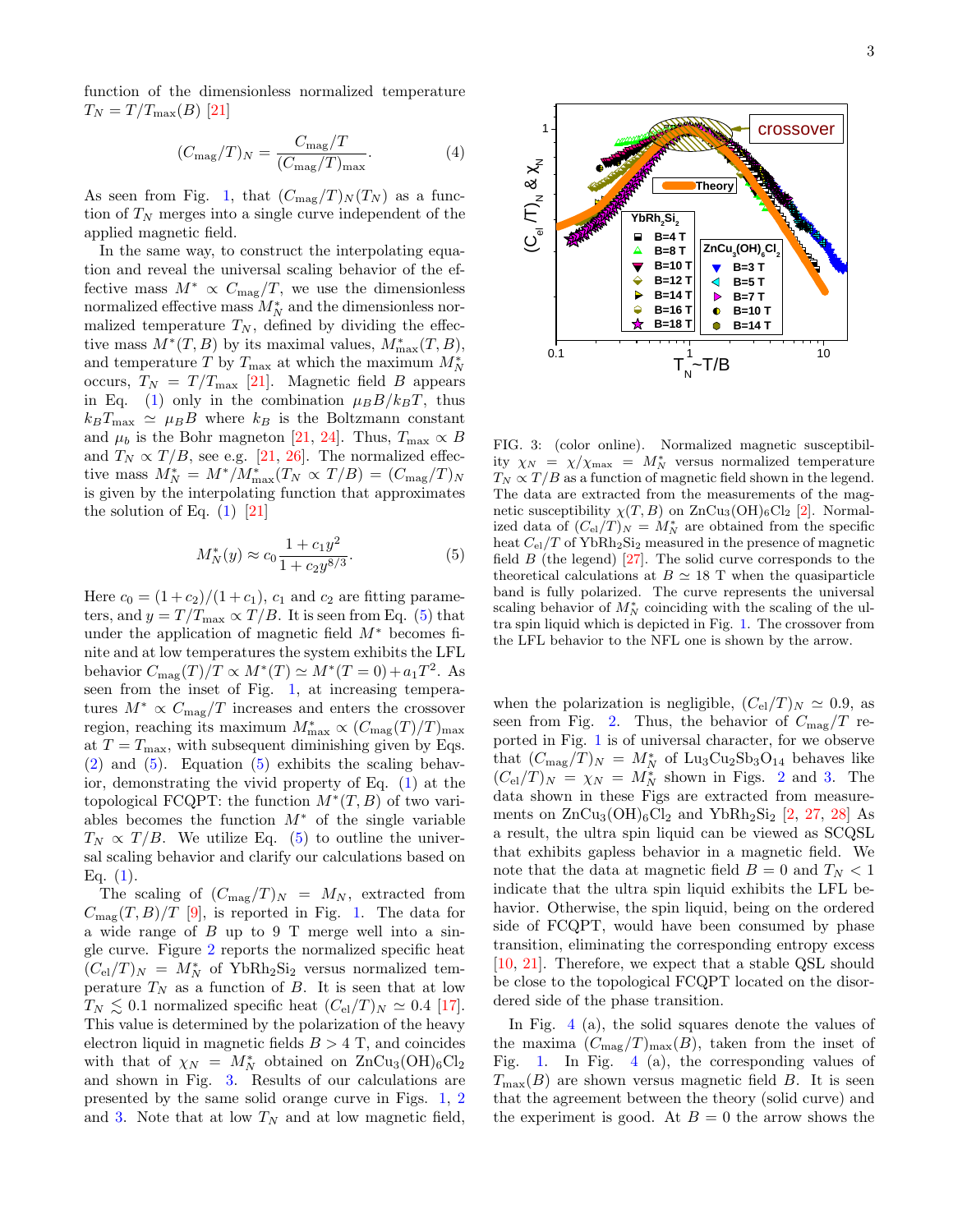

<span id="page-3-0"></span>FIG. 4: (color online). (a) The maximums  $(C_{\text{mag}}/T)_{\text{max}}$ of  $C_{\text{mag}}/T$  versus magnetic field B are shown by the solid squares, see the inset, Fig. [1.](#page-1-0) The solid curve is approximated by  $M^*_{\text{max}}(B) \propto B^{-2/3}$ , see Eq. [\(3\)](#page-1-3). The arrow shows the position of  $(C_{\text{mag}}/T)_{\text{max}}$  at  $B = 0$  with the subtracted impurity Schottky contribution [\[9\]](#page-5-0). (b) The temperature  $T_{\text{max}}(B)$ , at which the maximums of  $(C_{\text{mag}}/T)$  are located, see Fig. [2](#page-1-1) (a). The solid straight line represents the function  $T_{\text{max}} \propto B$ .

position of the maximum with the subtracted impurity Schottky contribution [\[9\]](#page-5-0). We believe that there is no reason to subtract the the impurity Schottky contribution, as it is done in Ref. [\[9\]](#page-5-0), since both the impurities and the pure crystal holding SCQSL form the integral SCQSL [\[8\]](#page-4-2). In Fig. [4](#page-3-0) (b), the solid straight line displays the function  $T_{\text{max}}(B)$ . It is seen that at all temperatures the data are well approximated by the straight line. Note that at  $B = 0$  the  $T_{\text{max}}$  is not clearly discriminated, nonetheless at  $B = 0$  and  $T \rightarrow 0$  the specific heat  $C_{\rm mag}/T$  demonstrates the LFL behavior, as seen from

the inset of Fig. [1.](#page-1-0) This behavior indicates that SC- $QSL$  of  $Lu_3Cu_2Sb_3O_{14}$  is not exactly placed at  $FCQPT$ and at  $T \to 0$  the system exhibits the LFL behavior and the absence of a gap. This conclusion concurs with the general properties of the phase diagrams of HF metals and quantum magnets [\[8,](#page-4-2) [29\]](#page-5-17). To clarify the mentioned above properties, one needs to carry out low temperature measurements of both the magnetic susceptibility  $\chi$  and the thermal transport under the application of magnetic fields. A few remarks are in order here. Recent measurements of the low-temperature thermal conductivity  $\kappa$  have shown that the value of  $\kappa(T \to 0)$  strongly depends on the disorder of quantum magnet and at high disorder  $\kappa(T \to 0) \to 0$ , see e.g. [\[30,](#page-5-18) [31\]](#page-5-19). Such a behavior with  $\kappa(T \to 0) \to 0$  can signal that QSL is not presented. On the other hand, the thermodynamic properties of some quantum magnets with  $\kappa(T \to 0) \to 0$ demonstrate the typical behavior of HF metals and one is to suggest that the thermodynamic properties of these magnets are defined by QSL  $[8, 10, 16]$  $[8, 10, 16]$  $[8, 10, 16]$  $[8, 10, 16]$  $[8, 10, 16]$ . Thus, we have to assume that there are presented at least the two type of QSL: one of them is presented by QSL with high resistance to the heat transport, that is  $\kappa(T \to 0) \to 0$ , and another is characterized by  $\kappa(T \to 0)$  being finite. In the latter case  $\kappa$  depends on magnetic field resembling the magnetoresistance of HF metals [\[17,](#page-5-15) [18\]](#page-5-6). We speculate that in two dimensional systems, formed by the kagome lattice, spinons can participate in weakly bound states with impurities and that bound states strongly obstruct the heat transport.

Perspective materials, where QSL can be presented, are the Kitaev materials. They can be broadly defined as Mott insulators that exhibit specific exchange interactions and are thought to have unconventional forms of magnetism like QSLs [\[32\]](#page-5-20). The experimentally studied examples are Na<sub>2</sub>IrO<sub>3</sub>,  $\alpha$  – Li<sub>2</sub>IrO<sub>3</sub> and  $\alpha$  – RuCl<sub>3</sub> where local moments are aligned in interacting hexagonal layers, see e.g. [\[8,](#page-4-2) [33–](#page-5-21)[35\]](#page-5-22). Measurements of thermal conductivity  $\kappa(B)$  under the application of magnetic field B on the insulator  $\alpha-\text{RuCl}_3$  have shown that  $\kappa(B)$  is finite at  $T \to 0$  when the antiferromagnetic order is suppressed by magnetic field  $B = B_c \simeq 7$  T, while  $\kappa(B)$  is a growing function at  $B > B_c$  [\[34,](#page-5-23) [35\]](#page-5-22), since  $\kappa(B) \propto (M^*(B))^{-2}$ with  $M^*(B)$  is given by Eq. [\(3\)](#page-1-3) [\[36\]](#page-5-24). These observations are in good agreement with the behavior of  $\kappa(B)$  of SC-QSL, and allows us to suggest that QSL of  $\alpha$  – RuCl<sub>3</sub> represents SCQSL, resembling the corresponding behavior of HF metals [\[8,](#page-4-2) [10,](#page-5-1) [18,](#page-5-6) [36\]](#page-5-24). A detailed consideration of these items will be published elsewhere.

## SCHEMATIC PHASE DIAGRAM OF  $\rm Lu_3Cu_2Sb_3O_{14}$

The schematic phase diagram of  $\text{Lu}_3\text{Cu}_2\text{Sb}_3\text{O}_{14}$ , based on Eq. [\(5\)](#page-2-1) and Fig. [1,](#page-1-0) is depicted in Fig. [5.](#page-4-4) At  $T = 0$ and  $B = 0$  the system is located before the topologi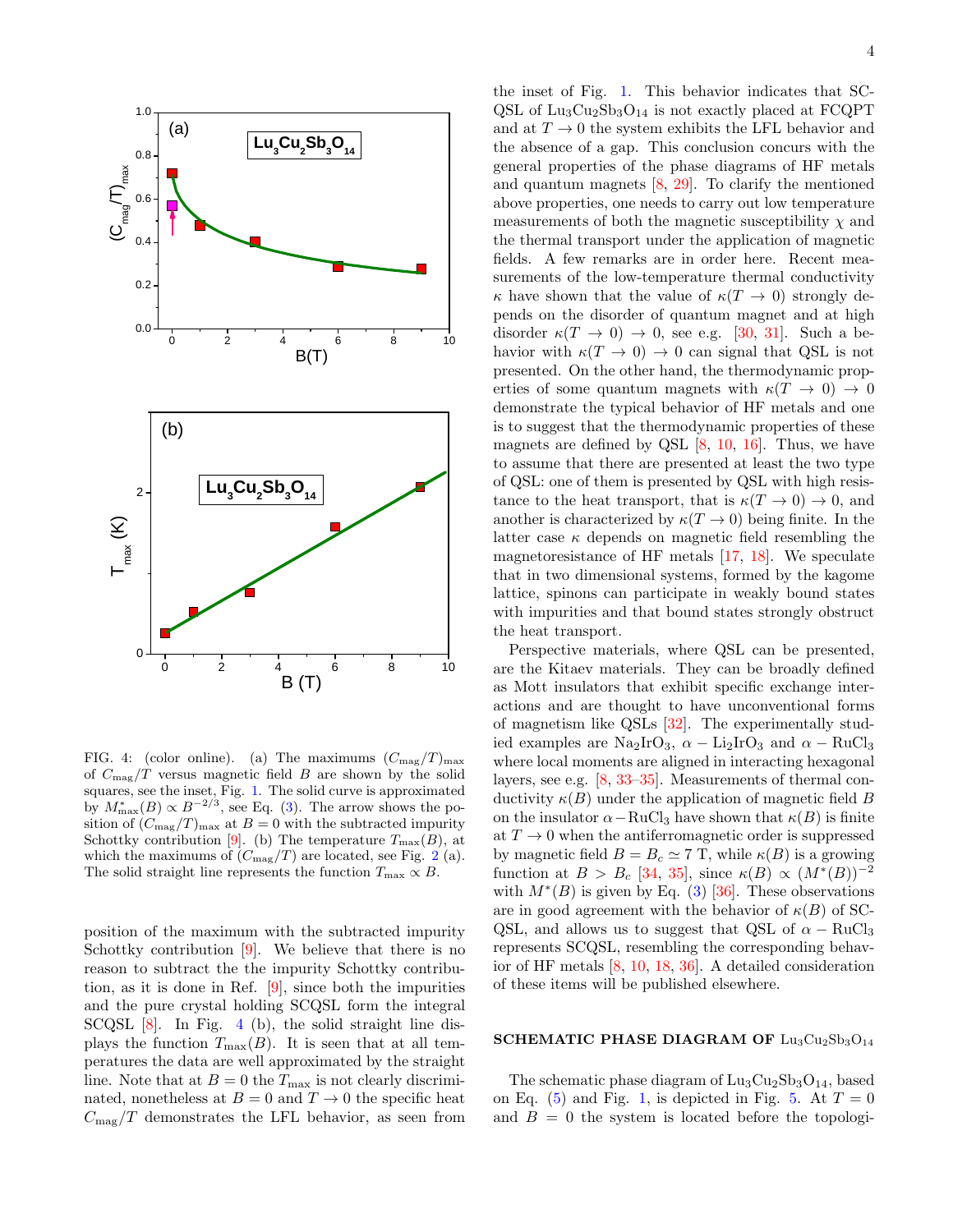cal FCQPT, that is on its disordered side. Therefore, at  $T = T_0$  the system exhibits the LFL behavior. Both magnetic field  $B$  and temperature  $T$  play the role of the control parameters, shifting the system from its location close to the topological FCQPT and driving it from the NFL to LFL regions as shown by the vertical and horizontal arrows. At fixed temperatures the increase of B drives the system from the NFL to the LFL region. This



<span id="page-4-4"></span>FIG. 5: (color online). Schematic  $T - B$  phase diagram of  $\text{Lu}_3\text{Cu}_2\text{Sb}_3\text{O}_{14}$  with magnetic field as the control parameter. The vertical and horizontal arrows depicts LFL-NFL transitions at fixed  $B$  and  $T$ , respectively. The line shown by the arrow represents the crossover region at  $T_{\text{max}}(B)$ , and displays the function  $T_{\text{max}}(B)$ . T<sub>0</sub> is the temperature at which the LFL behavior occurs. The inset shows a plot of the normalized effective mass  $M_N^*$  versus the normalized temperature  $T_N$ . Transition region, at which  $M^*$  reaches its maximum  $M_{\text{max}}^*$  at  $T_N = T/T_{\text{max}} = 1$ , is shown by the arrow, see the inset of Fig. [1](#page-1-0) as well.

behavior is seen from Fig. [4](#page-3-0) (b): Under the application of  $B$ ,  $T_{\text{max}}$  shifts to higher temperatures. Indeed, at  $T < T_{\text{max}}$  the system exhibits the LFL behavior [\[21\]](#page-5-8). On the contrary, at fixed  $B$  and growing temperatures  $T$ , the system goes along the vertical arrow from the LFL to NFL region. The inset to Fig. [5](#page-4-4) displays the behavior of the normalized effective mass  $M_N^*$  versus the normalized temperature  $T_N \propto T/B$  that follows from Eq. [\(5\)](#page-2-1). It is seen that the region  $T_N \sim 1$  represents the crossover region between the LFL behavior with almost constant effective mass and the NFL behavior, exhibiting the  $T^{-2/3}$ dependence, see Eq. [\(2\)](#page-1-2) and Fig. [3.](#page-2-0) It is worthy noting that in the framework of the theory of Fermion condensation it is possible to explain the crossover from the NFL behavior to LFL one under the application of tiny magnetic field [\[8,](#page-4-2) [10,](#page-5-1) [14,](#page-5-4) [21,](#page-5-8) [37\]](#page-5-25), while the application of pressure does not change the NFL behavior, see e.g. [\[38\]](#page-5-26). Such a behavior observed in the heavy-fermion superconductor  $\beta$  – YbAlB<sub>4</sub>, representing a strange metal located away from a magnetic instability, is not accompanied by fluctuations [\[38\]](#page-5-26). In the same way, one cannot employ

quantum fluctuations to explain the corresponding properties of the phase diagram [5](#page-4-4) and the dependencies displayed in Fig.  $4$  (a,b) [\[9\]](#page-5-0). Thus, the general features of the schematic phase diagram [5](#page-4-4) demonstrate that the thermodynamic properties of  $\text{Lu}_3\text{Cu}_2\text{Sb}_3\text{O}_{14}$  are close to those of the HF metal YbRh<sub>2</sub>Si<sub>2</sub> and  $\text{ZnCu}_3(\text{OH})_6\text{Cl}_2$ [\[8,](#page-4-2) [10,](#page-5-1) [21\]](#page-5-8). This confirms our observation that the ultra spin liquid of  $\text{Lu}_3\text{Cu}_2\text{Sb}_3\text{O}_{14}$  is represented by SCQSL.

## SUMMARY

In summary, we have shown that the ultra spin liquid of  $\text{Lu}_3\text{Cu}_2\text{Sb}_3\text{O}_{14}$  can be viewed as a strongly correlated Fermi system whose thermodynamic properties are defined by SCQSL located near FCQPT. Our calculations of the specific heat  $C_{\text{mag}}/T$  and the constructed phase diagram are in a good agreement with the experimental data. The revealed scaling of  $C_{\text{mag}}/T$  coincides with that observed in the HF metal  $YbRh_2Si_2$  and quantum magnet  $ZnCu_3(OH)_6Cl_2$ . We have also explained the strong dependence of the maximums of  $C_{\text{mag}}/T$  on magnetic field B. We remark that such a behavior can hardly be explained within theories based on different kinds of fluctuations. Thus, the ultra spin liquid is well represented by SCQSL, and, therefore, can be well described within the theory of Fermion condensation [\[8,](#page-4-2) [10,](#page-5-1) [14,](#page-5-4) [21\]](#page-5-8).

## ACKNOWLEDGEMENT

We thank V. A. Khodel for fruitful discussions. This work was partly supported by U.S. DOE, Division of Chemical Sciences, Office of Basic Energy Sciences, Office of Energy. This work is partly supported by the RFBR No. 19-02-00237.

- <span id="page-4-0"></span><sup>∗</sup> Electronic address: [vrshag@thd.pnpi.spb.ru](mailto:vrshag@thd.pnpi.spb.ru)
- <span id="page-4-1"></span>[1] P. W. Anderson, Mater. Res. Bull. 8, 153 (1973).
- <span id="page-4-3"></span>[2] J. S. Helton, K. Matan, M. P. Shores, E. A. Nytko, B. M. Bartlett, Y. Qiu, D. G. Nocera, and Y. S. Lee, Phys. Rev. Lett. 104, 147201 (2010).
- [3] T. H. Han, J. S. Helton, S. Chu, A. Prodi, D. K. Singh, C. Mazzoli, P. Müller, D. G. Nocera, and Y. S. Lee, Phys. Rev. B 83, 100402(R) (2011).
- [4] L. Balents, Nature 464, 199 (2010).
- [5] S. Yan, D. A. Huse, and S. R. White, Science 332, 1173 (2011).
- [6] P. Mendels and F. Bert, J. Phys.: Conference Series 320, 012004 (2011).
- [7] T. H. Han, J. S. Helton, S. Chu, D. G. Nocera, J. A. Rodriguez-Rivera, C. Broholm, and Y. S. Lee, Nature 492, 406 (2012).
- <span id="page-4-2"></span>[8] V. R. Shaginyan, V. A. Stephanovich, A. Z. Msezane, G. S. Japaridze, J. W. Clark, M. Ya. Amusia, and E. V. Kirichenko, J. Mater. Sci. 55, 2257 (2020).